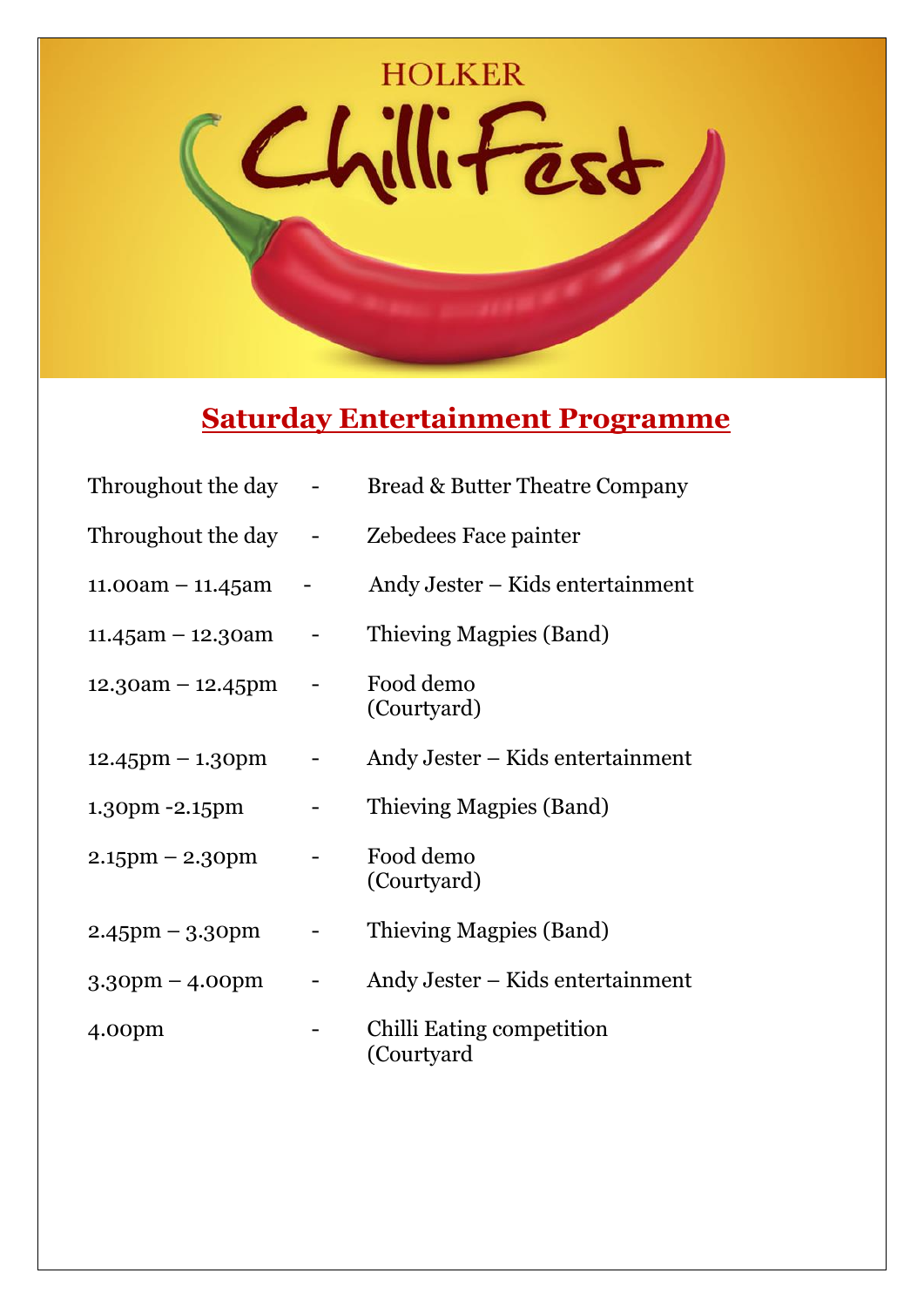

## **Sunday Entertainment Programme**

| Throughout the day                  | Bread & Butter Theatre Company           |
|-------------------------------------|------------------------------------------|
| Throughout the day                  | Zebedees Face painter                    |
| $12.15 \text{pm} - 12.45 \text{pm}$ | Salsa Workshop                           |
| $1.00 \text{pm} - 1.30 \text{pm}$   | The Pantasy Steel band                   |
| $1.30 \text{pm} - 1.45 \text{pm}$   | Food demo<br>(Courtyard)                 |
| $1.45$ pm – 2.15pm                  | Salsa Workshop                           |
| $2.15$ pm – 3.00pm                  | The Pantasy Steel band                   |
| $3.00 \text{pm} - 3.15 \text{pm}$   | Food Demo<br>(Courtyard)                 |
| $3.15$ pm – $3.45$ pm               | Salsa Workshop                           |
| 4.00 <sub>pm</sub>                  | Chilli Eating competition<br>(Courtyard) |